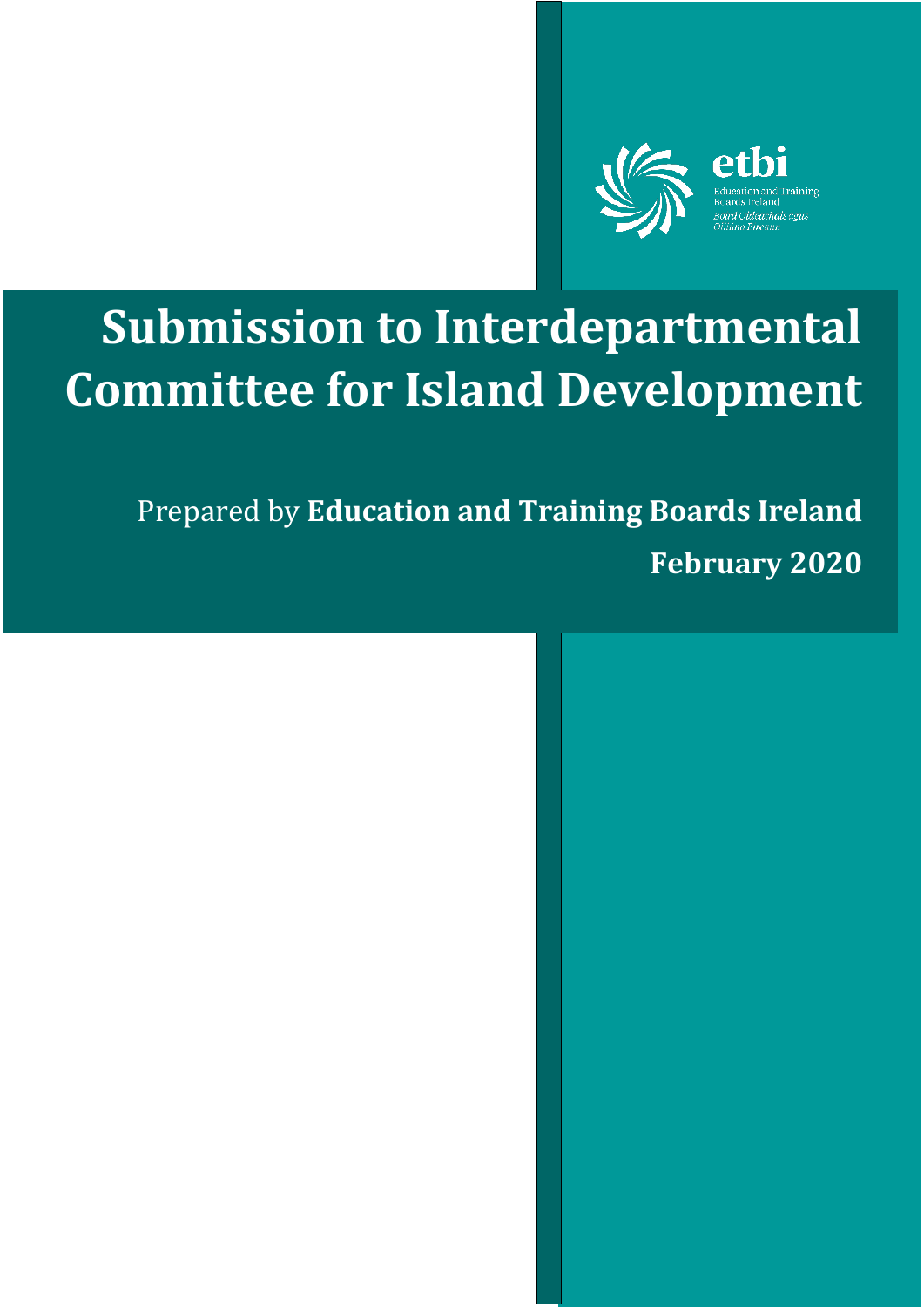# **Education and Training Boards Ireland (ETBI)**

# **Submission to Interdepartmental Committee on Island Development**

# **Introduction**

Education & Training Boards Ireland (ETBI) is the national representative body for Irelands' sixteen Education and Training Boards. Education & Training Boards (ETBs) were established 1 July 2013 to provide education and training provision in communities throughout Ireland. ETBs have a particular responsibility to support and provide for Gaeltacht schools/colleges under their care. The number of these schools has increased in recent years.

Five of those schools are located on Islands and operate under the Gaeltacht Recognition Scheme.

| <b>Education &amp; Training Board</b> | School                     | <b>Island</b> |
|---------------------------------------|----------------------------|---------------|
| Galway & Roscommon                    | Coláiste Ghobnait          | Inis Oirr     |
|                                       | Coláiste Naomh Eoin        | Inis Meáin    |
|                                       | Coláiste Naomh Éinne       | Inis Mór      |
| Donegal                               | Coláise Phobail Cholmcille | Oileán Thóraí |
|                                       | Gairmscoil Mhic Dhiarmada  | Árainn Mhór   |

# **Schools' Context**

Island schools are at the heart of Ireland's Island communities. Without schools, primary and postprimary, island communities would not survive. After years of depopulation and community decline, it has been recognised that schools are at the core of new growth and development. Schools not only have an educational purpose, but it is understood that the viability of these islands cannot be assured without strong schools to nurture the youth. Without them, the isolated community would decline.

The challenges faced by island schools are not the same as those faced by 'small' schools, even though many are inevitably the same. Certain challenges (e.g. teacher allocation, access, school status etc.) must be faced in post-primary island schools to provide an appropriate and fair education to students in these schools.

# **Discussion Paper – Island Policy**

Education and Training Boards Ireland very much welcomes this consultation process. It has long since been recognised that there is a huge need for Island policy that would serve every aspect of island life, education in particular. ETBI is concerned that there was a focus on the following topics during the consultation workshops – Depopulation, Economic development, Climate change, Health and wellbeing, An Ghaeilge, Community empowerment, Transport, Digital connectivity, Fuel/Energy supply – and no mention of Education. ETBI believes that island schools and education are at the heart of island life and a starting point of the next generation's journey. The Department of Education and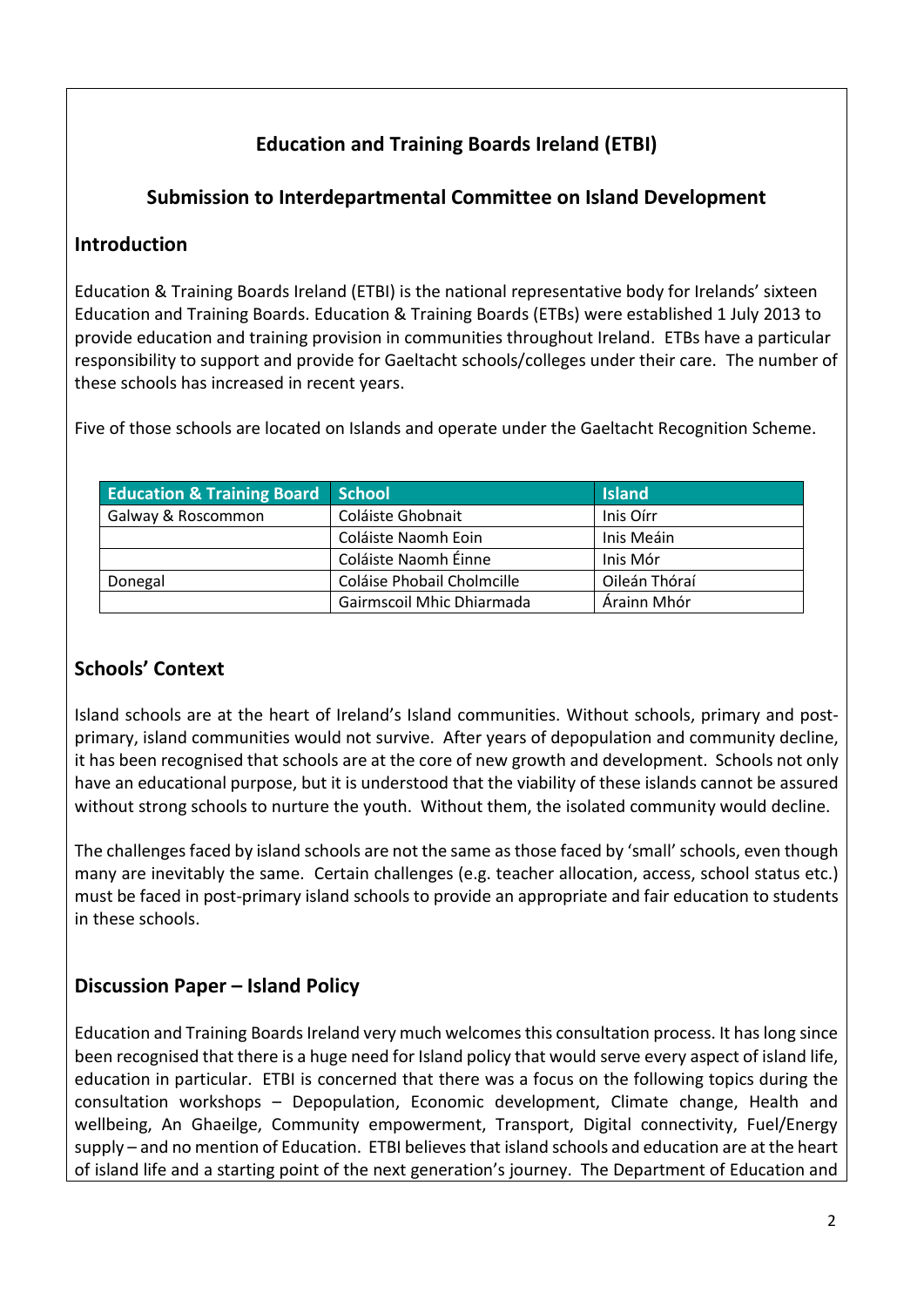Skills recognised how important and central island schools are when the Joint-Committee on Education and Skills was commissioned to prepare a report of *The Challenges Facing Island Schools*, published February 2018. ETBI recommends that the recommendations made in that report would be taken on board as a policy is being drafted. The Inder-departmental Committee should include Education as a priority during this process.

In the discussion paper itself, ETBI recognises that many aspects relating to education were referenced and we commend that.

- Reference was made to possibilities in relation to technology as a tool for learning and teaching. ETBI very much supports the E-Hub Pilot Project and there is a great need that this project would be extended to include further subjects. ETBI recommends that the Inter-Departmental Committee would work with the the Department of Education & Skills to undertake this.
- Reference was made to the Report regarding The Challenges facing Island Schools, February 2018. ETBI requests that the Inter-Departmental Committee appreciates and implements the recommendations without delay.
- Reference was made to the Policy on Gaeltacht Education and ETBI commends the efforts being made by the Gaeltacht Education Unit to support Gaeltacht schools, and island schools in particular.
- Reference was made to the role of Údarás na Gaeltachta and its responsibility to supporting island communities in relation to certain matters, for example, education. ETBI hopes that the Inter-Departmental Committee and Údarás na Gaeltachta will work together to support island schools in the future.
- Reference was made to educational facilities and the national braodband plan. Currently, some of our schools are struggling with facilities, or lack thereof, for example, a sports' hall. Equally, weak broadband connections are interfering with the progress of students on the islands. ETBI requests that these challenges will be resolved imminently.
- Reference was made to teacher allocation and budgets. It is recognised that progress has been made, with thanks to the Policy for Gaeltacht Education. The schools are grateful for this support but it is not enough. ETBI requests that the Inter-Departmental Committee recognises the exceptional context of these schools. Further supports are needed to ensure that the same equal opportunities are being provided to all students in the country.

# **Action Plan for Education 2019**

The Department of Education & Skills published The Action Plan for Education 2019 - *Cumasú – Empowering through Learning* to set out a plan and goals for the education of students in Ireland for the period 2019 - 2021. Students from the Islands are a central part of that cohort and ETBI recommends that the Interdepartmental Committee does not ignore these goals as they set to work. One of the values outlined in this document is '**We place the learner at the centre of education**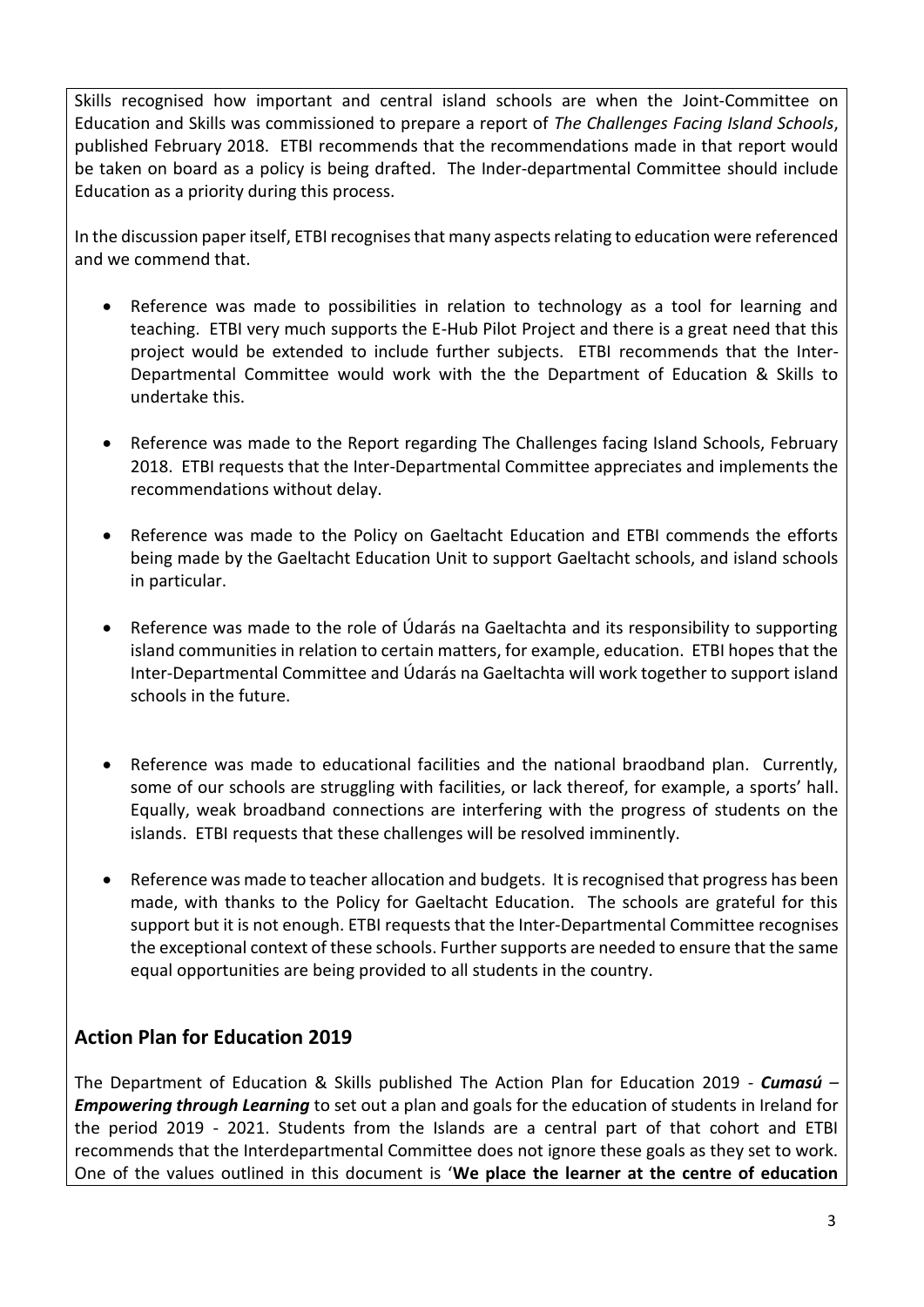**strategy and policy development and value learning as a public good, in light of its core role in the development, cohesion and wellbeing of an inclusive society.**'

| Goals - Cumasú - Empowering through Learning                                                                                                                                                            |                                                                                                                                                                                                       |  |  |
|---------------------------------------------------------------------------------------------------------------------------------------------------------------------------------------------------------|-------------------------------------------------------------------------------------------------------------------------------------------------------------------------------------------------------|--|--|
| <b>GOAL1</b><br>We will shape a responsive education and training<br>system that meets the needs and raises the<br>aspirations of all learners.                                                         | ETBI requests that students from<br>the Islands to be prioritised as the<br>future of the Islands.                                                                                                    |  |  |
| <b>GOAL 2</b><br>We will advance the progress of learners at risk of<br>educational disadvantage and learners with special<br>educational needs in order to support them to<br>achieve their potential. | ETBI requests that the obstacles<br>and challenges facing students in<br>island schools to be recognised and<br>the necessary supports be<br>provided.                                                |  |  |
| GOAL <sub>3</sub><br>We will equip education and training providers with<br>the skills and support to provide a quality learning<br>experience.                                                         | ETBI proposes that necessary<br>supports will be given to GRETB<br>and Donegal ETB to appropriately<br>address the needs of the Island<br>schools.                                                    |  |  |
| <b>GOAL 4</b><br>We will intensify the relationships between education<br>and the wider community, society and the economy.                                                                             | ETBI wishes that the central place<br>of schools on the islands would be<br>recognised.                                                                                                               |  |  |
| <b>GOAL 5</b><br>We will lead in the delivery of strategic direction and<br>supportive systems in partnership with key<br>stakeholders in education and training.                                       | ETBI wishes to acknowledge that<br>we and the ETBs are willing to work<br>in partnership with the<br>Interdepartmental Committee in<br>order to support their efforts for<br>the benefit of students. |  |  |

# **The Greatest Challenges**

The 5 island schools provide high-quality education for their students despite facing challenges and constraints every day. All the schools have an ambitious vision and plans that they would like to implement, but with the current situation, they cannot achieve all of their goals. The Schools'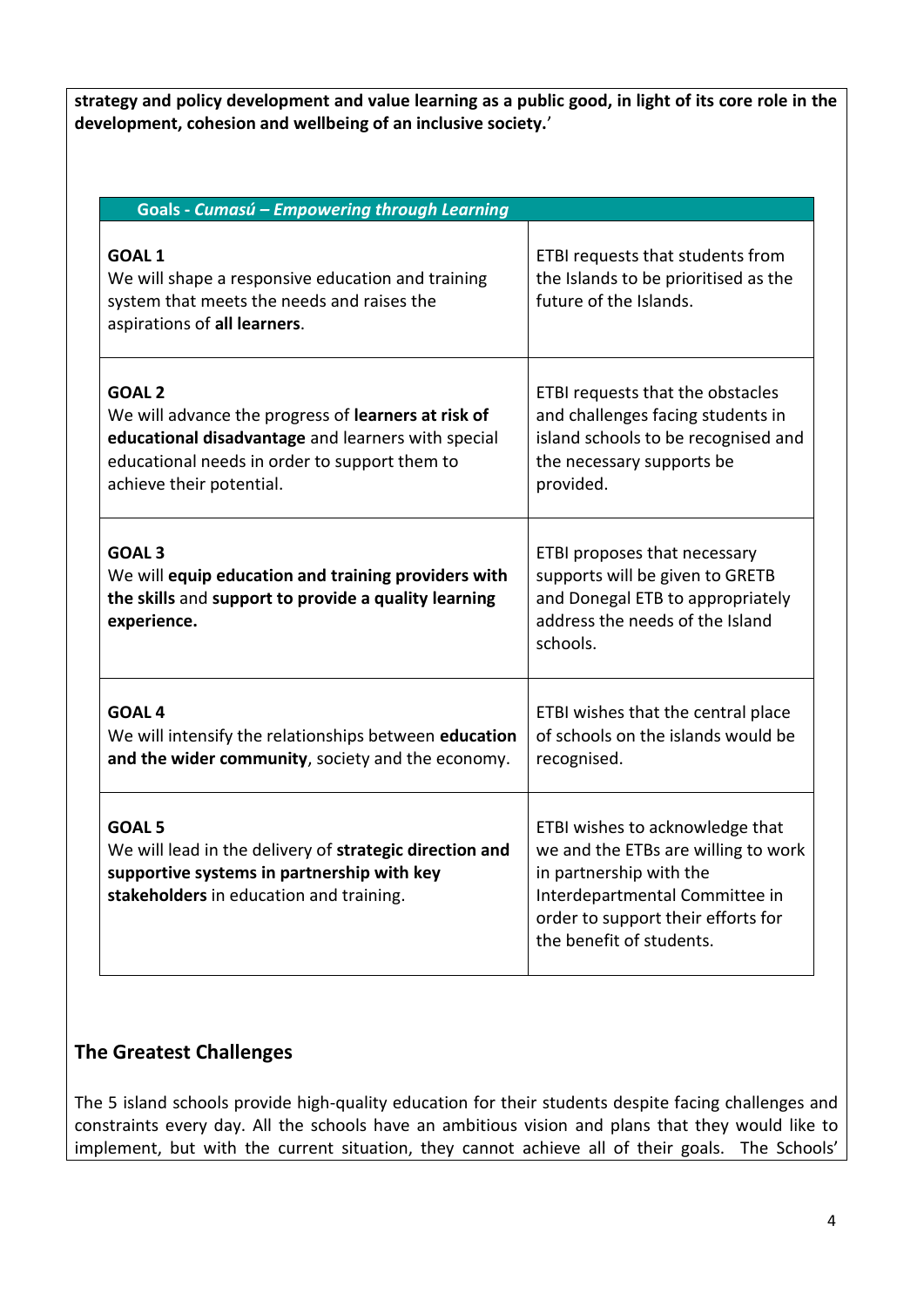Management recognise that without resolving these challenges and putting extra supports in place, they cannot offer the same opportunities for their students as for those operating on the mainland.

## **The Greatest Challenges for Island Schools**

## **Teacher Supply**

It does not suit everyone to live on an island and to be segregated from life on the mainland. It is very difficult to attract teachers who are competent in Irish. As a result, very often there is regular change in teaching staff. There needs to be some sort of incentive to assist teachers with the extra costs associated with living on an island. Therefore, we ask that the **island allowance** that was available to teachers employed pre-2011 be restored. There is a recommendation in the report that this allowance be restored (Joint Committee for Education & Skills 2018) but this has yet to happen.

Finding **substitute teachers** to cover sick leave or general absences is a major problem. Generally, the principal and the other teachers must step in to cover classes (very often, this means much more than just subbing or supervising).

Even though every effort is made to recruit and attract teachers who are competent in Irish to the islands, it is very difficult to find teachers who can teach through the medium of Irish. The **teaching through Irish allowance** should be restored to tackle this.

## **Choice of Subjects**

It is almost impossible to provide a **full curriculum (through Irish**) for students in this context. Students are entitled to the same provisions that are available on the mainland.

As a result of changing staff from year to year on the island schools, problems arise in relation to planning and **subject choice** for students. The schools should be in a position where they can provide effective subject choice for students so that they can enjoy a rich learning experience. The extension of the E-Hub Pilot Project is fundamental to this.

### **Teacher Allocation**

There is no DES circular in relation to the needs of post-primary schools on the islands. The island schools apply for Curricular Concessions or Supplementary Teaching Support every year for general school needs. An extra allocation of 1.5 teacher is permitted for postprimary island schools but that should be increased to 2.5 WTE (as recommended by 2018 report).

**Teacher allocation is based on student enrolment**. On an island, student numbers are significantly low. This model does not recognise the challenges. It is impossible to provide a broad curriculum for students based on this model. Students on the islands should be afforded the same opportunities as those on the mainland.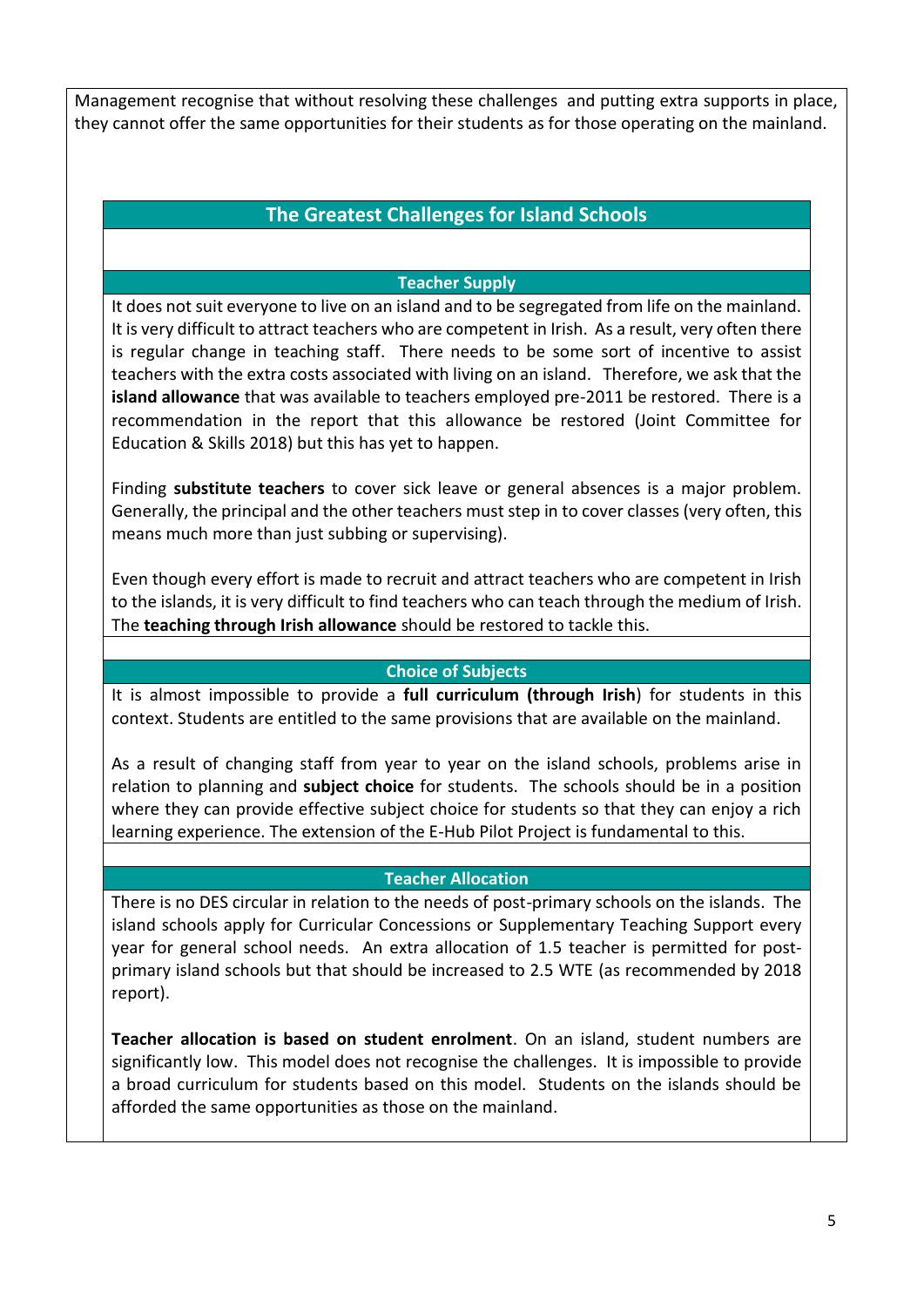These schools will never progress if allocation is based on numbers alone. If there is a deficit in teaching staff, the school has no choice but to offer a limited curriculum, which only limits the success of the school.

Many schools do not have '**small school'** status and therefore these small schools do not receive the 1.5WTE allocation for small schools, even though they are among the smallest schools in the country.

With the new allocation model of 0.9WTE for **Special Educational Needs**, there is no certainty that there won't be a reduction for smaller schools. This potentially poses serious implications for the provision of learning supports for schools on the islands, based solely on their size.

Education & Training Boards have made applications to that teacher allocations in the islands be increased from 1.5 WTE, 2.5 ex quota.

In the case of one school with has an Aonad, there are particular challenges in so far as the schools is **providing two services** (All-Irish education and All-English education). They do not have enough resources to support the Aonad and can result in deficits. Currently, the school is unable to offer all subjects through the medium of Irish.

In the case of island schools, **sharing teachers** between schools is near to impossible as it is impractical to travel between schools to make up further hours.

## **Irish/Bilingual Grant**

It would greatly assist island schools if the bilingual grant @€103/student was made available. It is unfair that this grant is unavailable to ETB schools while it is granted to voluntary secondary schools.

### **Budget**

Financial matters torment schools all around the country but there is an extra headache for island schools. Services coming to the islands cost almost double. Very often, travel or an overnight stay is included in the cost. When attending national events, at least one overnight, if not two, is required, and because student numbers are so low, it is unfair to burden them with the extra costs and therefore the school makes up the shortfall. This erodes school budgets.

Budgets for island schools need to be increased in order to handle the true costs associated with their context.

### **Scholarships**

The islands are at a geographical disadvantage, which means that the number of student sin the catchment area will never be enough to sustain the school and create an atmosphere conducive to teenage life. For years, island schools have operated at a national level, offering opportunities to students from the mainland to avail of education through Irish on the island.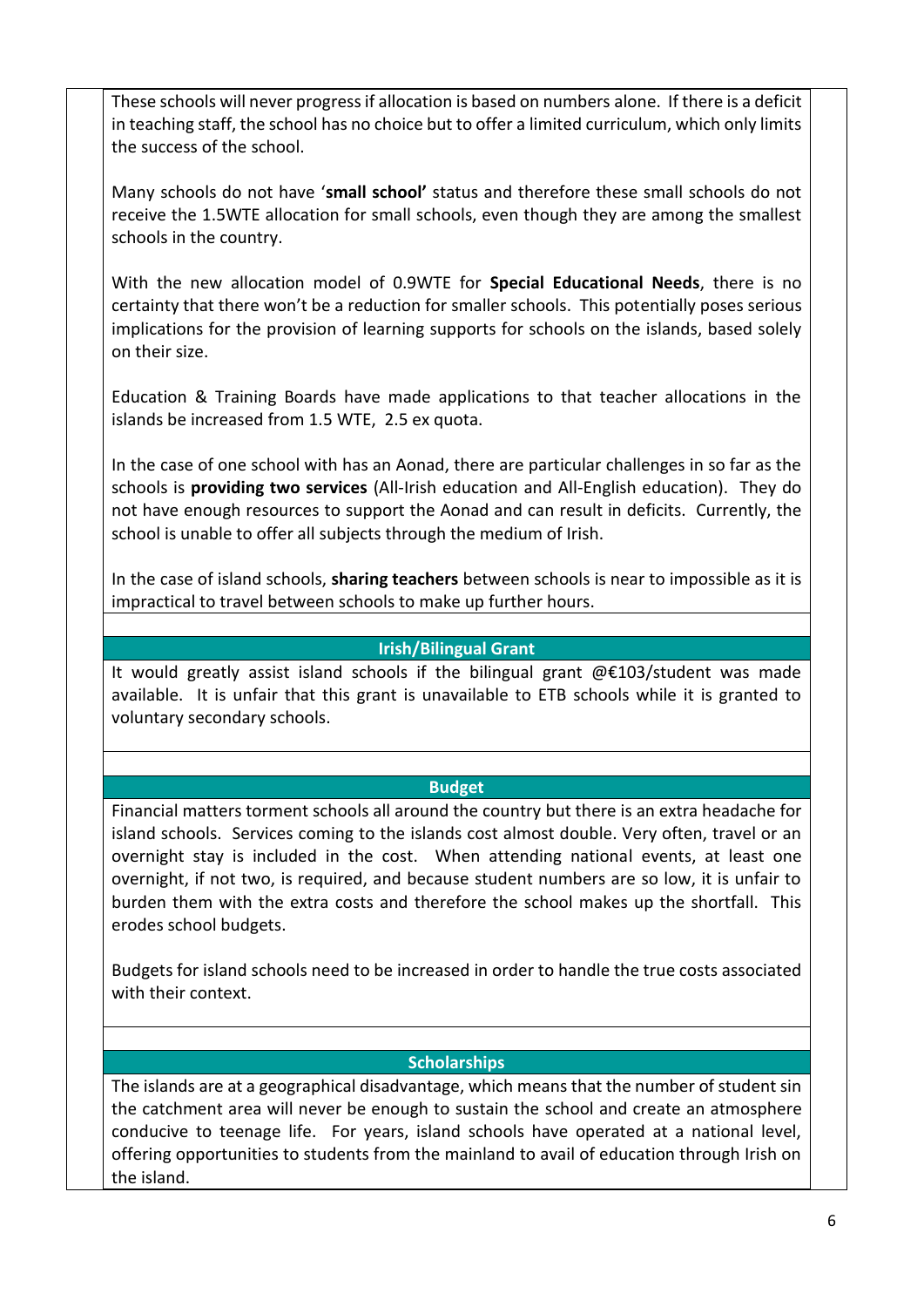There are currently thirty scholarships paid by the Department for Culture, Heritage and the Gaeltacht for students who are not from Gaeltacht areas to attend schools on the islands. The three schools on the Aran islands currently participate in the scheme. This is one of the most beneficial schemes ever brought to the islands, not just for language acquisition but also to ensure the viability of the islands.

Applications have been made by schools to the Department of Culture, Heritage and the Gaeltacht to double the number of scholarships to 60 at a cost of  $\epsilon$ 5,000 per scholarship. This was also recommended in the 2018 report also. There has been no further development on this matter.

Supports are also needed for the other islands in terms of scholarships. Take, for example, there are no scholarships available on Tory Island because of accommodation difficulties etc. The DCHG was asked to assist in order to start the scholarship scheme on the island. ETBI recommends that this position be reviewed. It would be a great opportunity for students from the mainland to spend a while on these islands; and it would greatly benefit the island in terms of socialisation and students' learning, one of the great benefits of the scheme.

## **DEIS status**

It is difficult not to notice the disadvantages associated with island schools, schools situated on rocks, miles out from the coast, in the middle of the Atlantic, to tend to the needs of a unique community. The daily operation of these schools relies on access and weather. Extra efforts must be made to access the islands and often the schools are left behind in terms of services. Island schools want to be recognised as DEIS schools and avail of the advantages associated with that status. ETBI recommends that island schools be granted DEIS status immediatlety.

### **Depopulation**

Island population is decreasing rapidly, and this is very much affecting schools now. Along with that, the number of students coming from the mainland has also decreased as a result of a belief that schools cannot provide for a broad curriculum. All the schools report that this problem is affecting them.

### **Technology**

There generally isn't a good broadband service available on the islands. A good broadband service is needed in the schools and the houses for students to benefit from the use of technology both at school and at home. In the  $21<sup>st</sup>$  century, there is a great need to address the needs of this generation who are ahead of the game in terms of technology. It is unfair that island students would be neglected in this regard. ETBI recommends that the islands be prioritised for roll-out of Broadband plan.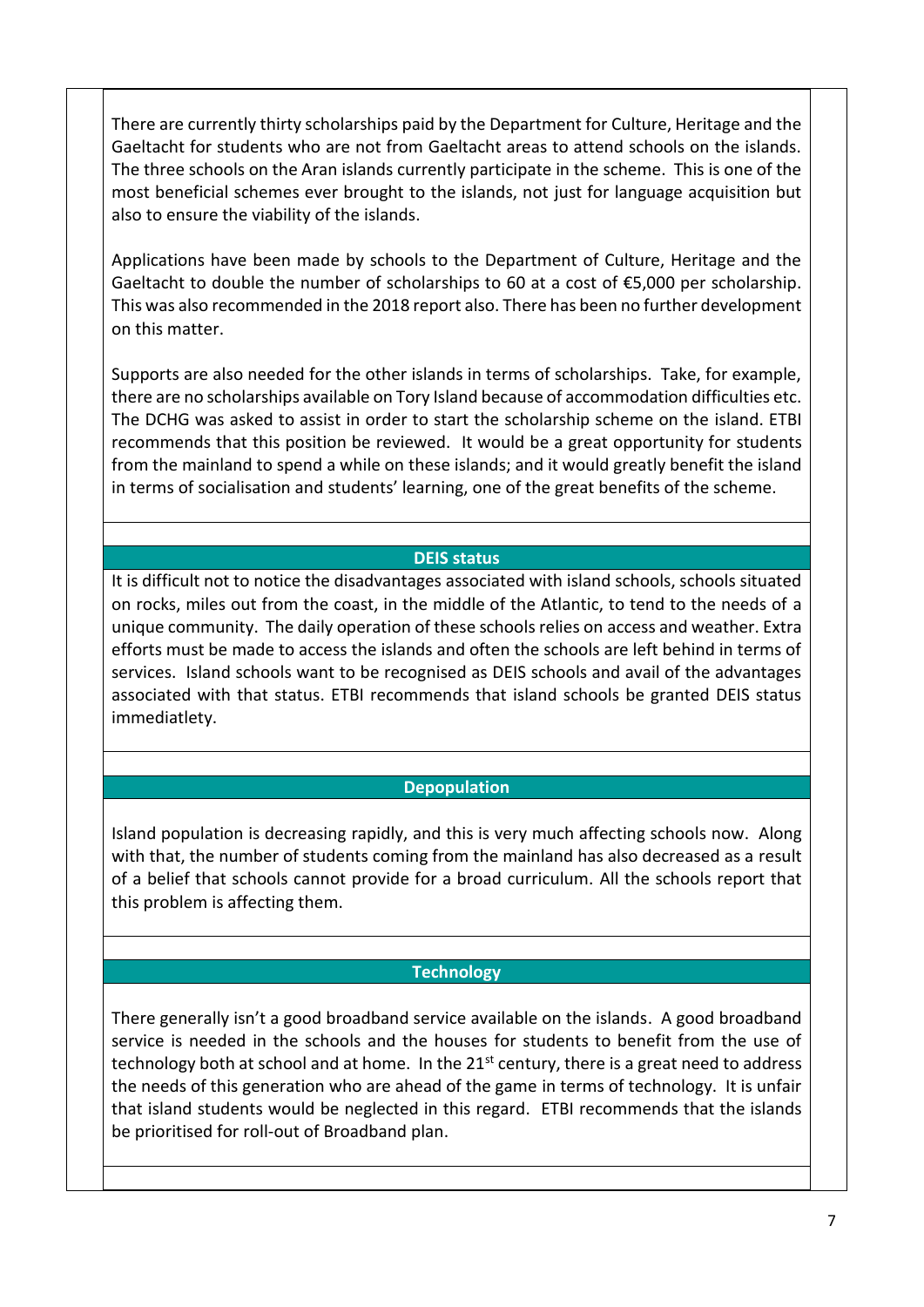## **Small School Status**

In all five island schools, school leaders are teaching above and beyond the required hours as set out in Circular 0081/2007. In small schools, most of the planning etc. falls to the school management (DEIS plan/Gaeltacht education plan/HSCL/SCP/ICT/Health & Safety etc). Small schools have the same duties as big schools except they don't have the same level of human resources available to them.

Many of the island schools are not recognised as 'small schools' and therefore these small schools don't receive the 1.5WTE that is granted to small schools, even though they are among the smallest schools in the country. ETBI request that all island schools be granted 'small school' status.

## **Conclusion**

It is very clear that there are many challenges facing island schools and that the island setting requires greater effort. There is a need to evaluate how to preserve the richness and importance of island schools and how to develop the most appropriate supports; including teacher supply, support team, budget, scholarships and allowances.

It is recommended that the appropriate allowances for island teachers are reviewed in order to attract them to live and work on remote islands. It is recommended that the DEIS model be assessed to ensure that there would be consistency and automatically awarded DEIS status to island schools in recognition of their many disadvantages

Education & Training Boards Ireland thank the Department of Culture, Heritage and the Gaeltacht and the Inter-departmental Committee on Island Development for giving us the opportunity to participate in this important consultation. We hope that this submission will be considered and that every effort is made to support the island schools and their students.

**Submission issued on behalf of: Nessa White, General Secretary, Education & Training Boards Ireland.**

**Prepared by: Gean Gilger, Educational Policy and Development Officer.**

**Approved by: Joan Russell, Director of Schools, Education & Training Boards Ireland.**